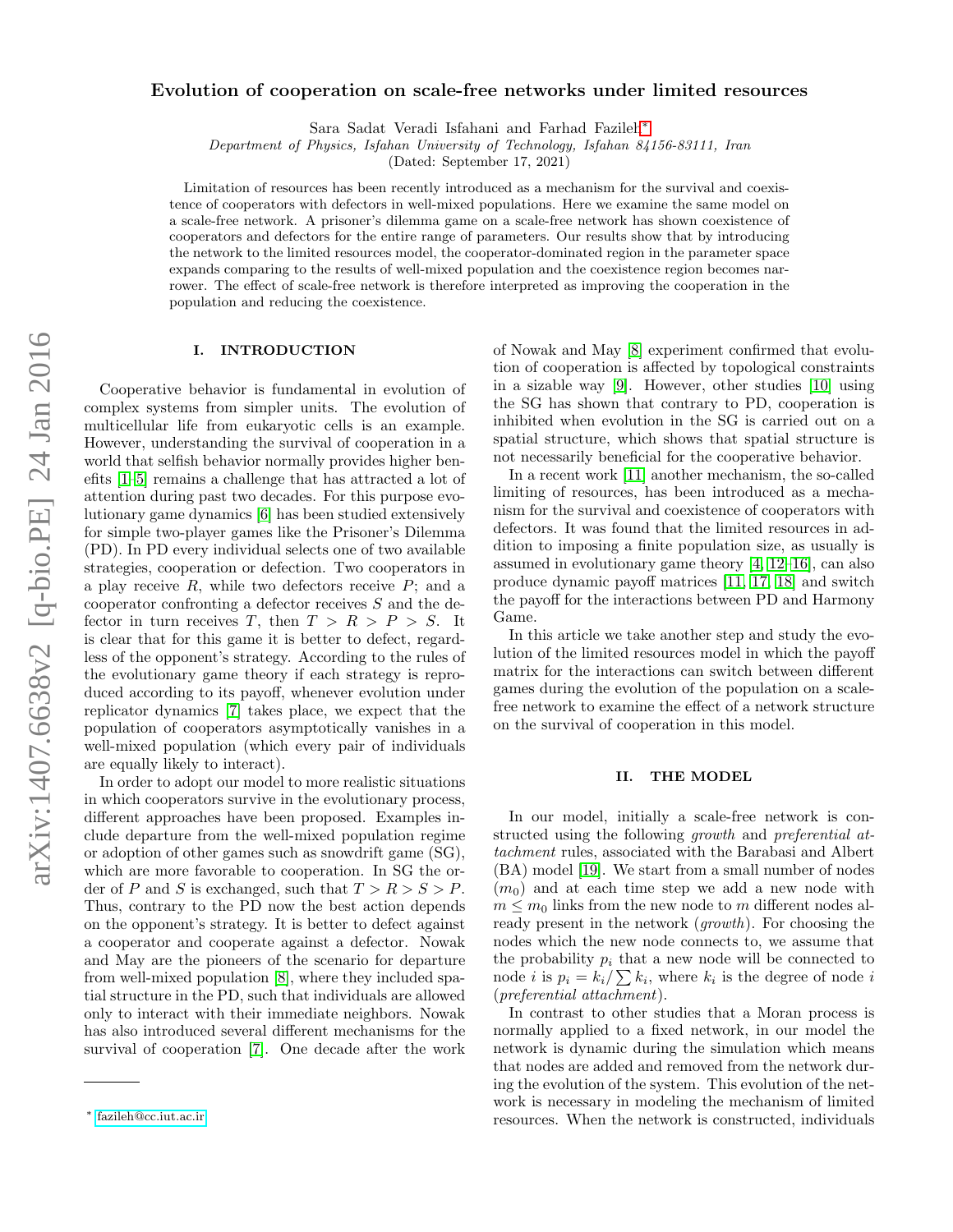

<span id="page-1-0"></span>FIG. 1. This figure shows a simple example of limited resources algorithm on a network. (a) *Environment resource influx*: The environment provides resources from the interval  $[0, 2E_T/N]$  to two randomly chosen nodes, regardless of their strategy or the amount of resource they already have. (b) Playing: This step shows two interactions following the rules stated and the payoff matrix shown in the picture. The dashed-doted line shows an interaction between a cooperator and a defector. According to the matrix the cooperator looses 3 units of it's resources and the defector gains a total amount of  $\Delta E$ . The dashed line also shows an interaction between a cooperator and a defector. Here the defector has the required resources for entering the game, but the cooperator does not have any resources left after the play. This means that the defector pays the cost but does not gain any rewards, so the total payoff for the defector in this game will be -2 reducing it's resources to zero. (d) Reproduction: In this step every individual possessing a resource more than  $E_s = 6$  will reproduce an individual with the same strategy. The amount of resources belong to the two of these individuals after one reproduction process will be half of the mother's resource before reproduction. In this example reproduction process can occur for a cooperator and the defector. The cooperator has a resource equal to 11, so only one new player will be added to the network. The defector has resource of 13, so two steps of reproduction is required.

with two strategies, namely cooperative (C) and defective (D) are placed randomly on the nodes of this network. Each individual is given a number indicating its internal resources. In each time step neighboring individuals interact and exchange resources with each other according to the following rules. The rules are similar to those introduced in reference [\[11\]](#page-4-7).

### A. Update rules

The updating consists of the following steps:

a. Environment resource influx The environment provides resources in the average portions of  $E_T/N$  in each time step to two randomly selected individuals from the population independent of their strategy; where  $E_T$ is a constant total resource influx and N is the number of individuals. Specifically, in our simulation the resources provided by environment is randomly selected from the interval  $[0, 2E_T/N]$  (to prevent sudden explosion of population after  $E_s/(E_T/N)$  time steps, where  $E_s$  is the production threshold and it will be introduced latter).

b. Playing Every two neighboring individuals on the network interact in each time step. Defectors spend a cost  $E_c$  to enter the game and steal a reward of  $E_r$  from the co-player. If a defector's internal resource is less than  $E_c$ , the player does not pay the cost nor receive the reward. If the defector's co-player has resources less than the reward, the entire amount of co-player's internal resources will transfer to the defector. So the pay-off ma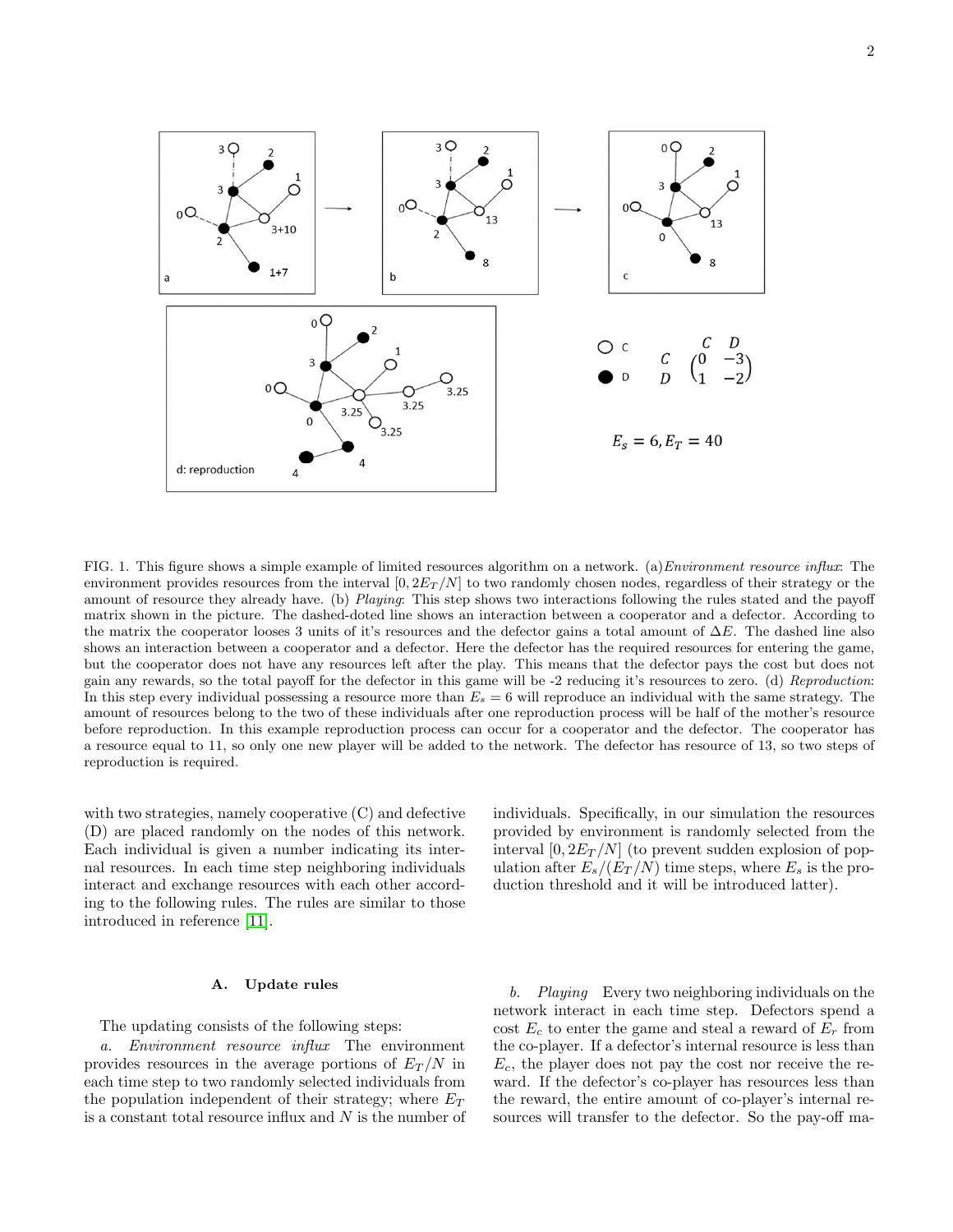trix for the interaction is:

$$
\begin{array}{ccc}\nC & D \\
C & \begin{pmatrix}\n0 & -E_r \\
\Delta E & -E_c\n\end{pmatrix}\n\end{array}
$$
\n(1)

where  $\Delta E = E_r - E_c > 0$  is the net reward for defectors in interactions with cooperators (payoffs for the row player). So, as long as the C player internal resources are more than  $E_r$ , the interaction equals a simplified PD game.

c. Reproduction In each time step individuals who have internal resources more than a threshold value,  $E_s$ , will reproduce an individual with the same strategy and half of their internal resources will transfer to the new born individual. The new born individual is connected to her mother and  $m-1$  randomly selected other nodes with a probability proportional to the degree of the nodes (degree of a node is the number of links connected to that node).

d. Death In each time step two individuals are selected randomly and are removed from the network with a small probability of f.

The above rules are summarised in Fig. [1.](#page-1-0)

# III. SIMULATION RESULTS

In order to simulate the evolution of the system we start with a population of N players with  $\rho$  indicating the fraction of cooperators or C players. According to the model introduced in ref. [\[11\]](#page-4-7), and since the number



<span id="page-2-0"></span>FIG. 2. Fraction of cooperators,  $\rho_C$ , versus time for a population on an all-to-all network interacting through limited resources model. In this graph the reproduction threshold is 1000, initial population is 100, environment resource influx is 20000, death frequency is 0.01, the cost paid by defectors or  $E_C$  is 400,  $\Delta E = 200$ , and the initial fraction of cooperators is 0.5. Here we have recorded the results once after 70 time steps.

of interactions in each time step is supposed to be proportional to the number of individuals, it was assumed that there are  $N/2$  interactions in each time step. Each interaction consists of four processes with the following order. First, two random individuals are selected for consuming environment resource influx, then two nearest neighbor individuals are selected randomly for a play, then reproduction and death processes are taking place as required. The evolution of the population and its network is continued until a stable population with reasonable fluctuations is reached (in our calculations that starts with a population of 100 individuals, total environment resource influx of 20000, death rate of 0.01, and reproduction threshold of 1000, this condition is normally reached after around 2000 time steps). In order to compare our model with similar calculations from other authors, we establish an all-to-all network where each player is connected to all other existing players with a probability of one. Interactions on this network is expected to be identical with interactions in a well-mixed population. This means that for specific parameter values we expect to have coexistence of C and D players in a final meta-stable state [\[11\]](#page-4-7). When all parameters are fixed, increasing  $\Delta E$  will decrease the final value of  $\rho_C$ . These results are consistent with the data shown in Fig. 2 of ref. [\[11\]](#page-4-7).

Summary of our results are shown in Fig. [2](#page-2-0) and Fig. [3.](#page-2-1) These figures show the results of our program for an allto-all network. The results are persuasively in agreement with Requejo et. al. [\[11\]](#page-4-7).

It is shown that the limited resources model on a wellmixed population provides different regions of coexistence for different values of parameters. In fact, provided the meta-stable state is reached and the only variable is



<span id="page-2-1"></span>FIG. 3. Final fraction of cooperators,  $\rho_C$ , after playing in a well-mixed population as a function of the cost paid by defectors,  $E_C$ , for two values of  $\Delta E = 10$  and  $\Delta E = 200$ . In both graphs the reproduction threshold is 1000, initial population is 100, environment resource influx is 20000 and the initial fraction of cooperators is 0.5.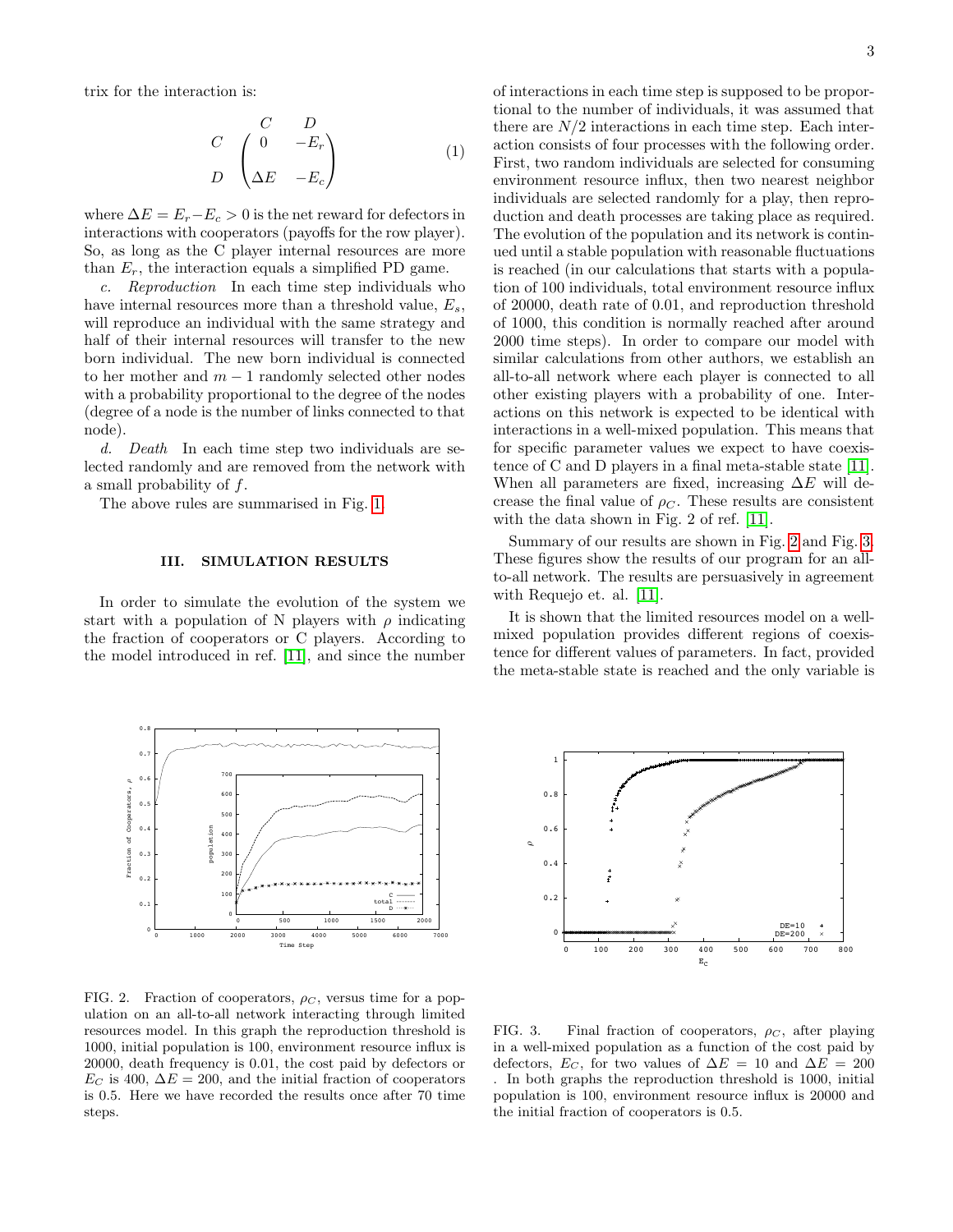

<span id="page-3-0"></span>FIG. 4. The main graph shows fraction of cooperators,  $\rho_C$ , versus time for playing on a scale-free graph. Inset shows the population of cooperators(line), defectors(dashed-plus), and the total population(dashed line) versus time. Here the reproduction threshold is 1000, initial population is 100, environment resource influx is 20000, death frequency is 0.01, the cost paid by defectors or  $E_C$  is 400, the initial fraction of cooperators is 0.5 and  $\Delta E = 200$ . Here we recorded the results once after 70 time steps.

 $\Delta E$ , it is shown in Fig. [3](#page-2-1) that by decreasing  $\Delta E$  this region shrink, and it is shifted toward the smaller values of  $E_c$ , in agreement with ref. [\[11\]](#page-4-7).

To simulate limited resources on a scale-free network, we need to consider the dynamic features of the model.



<span id="page-3-1"></span>FIG. 5. Final fraction of cooperators,  $\rho_C$ , as a function of  $E_C$ for playing on a scale-free network and in a well-mixed population. In these graphs the reproduction threshold is 1000, initial population is 100, environment resource influx is 20000, death frequency is 0.01, the initial fraction of cooperators is 0.5 and  $\Delta E = 200$ . Results are averaged over 10 independent runs of the program.

That means, reproduction of a new player adds a new node to the network. This node is connected to  $m$  existing nodes or players. Death also removes a node and all its connections from the network. Considering these points and using the method described above, we observed that by adding such a dynamic network to our model, meta-stable states are reached sooner; that is, with identical parameter values meta-stable states of limited resource model on a scale-free network results with less time steps in comparison with well-mixed population. The described results are shown in Fig. [4.](#page-3-0)

Another observation is related to the parameter values that allow coexistence in meta-stable states. Considering identical parameter values, we can see that playing on a scale-free network causes the population to establish cooperation at lower values of  $E_C$  as is shown in Fig. [5.](#page-3-1) Also we can see that the region of coexistence shrinks when we add the scale-free network to the model. In other words limited resources on a scale-free network helps cooperation to establish and dominate faster.

# IV. DISCUSSION

To summarise the results we should mention that limited resources helps cooperation to stay in the population. The final fraction of cooperators depends on the parameter values. Environment resources effectively controls the reproduction rate. The effective rate of death is controlled by death frequency. In a well-mixed population any two individuals can be the players of the game; however, it seems more logical if individuals that are related in some way be allowed to play with each other. Limited resources model is associated with a dynamic population. To ease the simulation of this feature and in order to choose a network that describes many natural phenomena, a scale-free network has been chosen and added to the limited resources model.

Generally a network helps cooperation to evolve and stay in the population. This feature has been tested with different mechanisms. In fact a network causes cooperators to reach a kind of advantage by gathering and forming clusters [\[7,](#page-4-3) [20\]](#page-4-14). In a scale-free network, cooperators occupying hobs are able to promote cooperation by making clusters of cooperators around hobs [\[20\]](#page-4-14). In such a situation, neighbors are mainly relatives. In this model relatives which have the same strategies are produced and connected to each other through the reproduction process. Also, as the time passes, new individuals are replaced in the population. This means cooperators placed on hobs can effectively interact with their relatives. These cooperators may interact with defectors too, but the passage of time guarantees that cooperators can achieve a kind of advantage associated with the resources, because eventually the average resources of the defectors decreases, which causes the number of defectors allowed to play decrease too.

Simulations show that limited resources algorithm